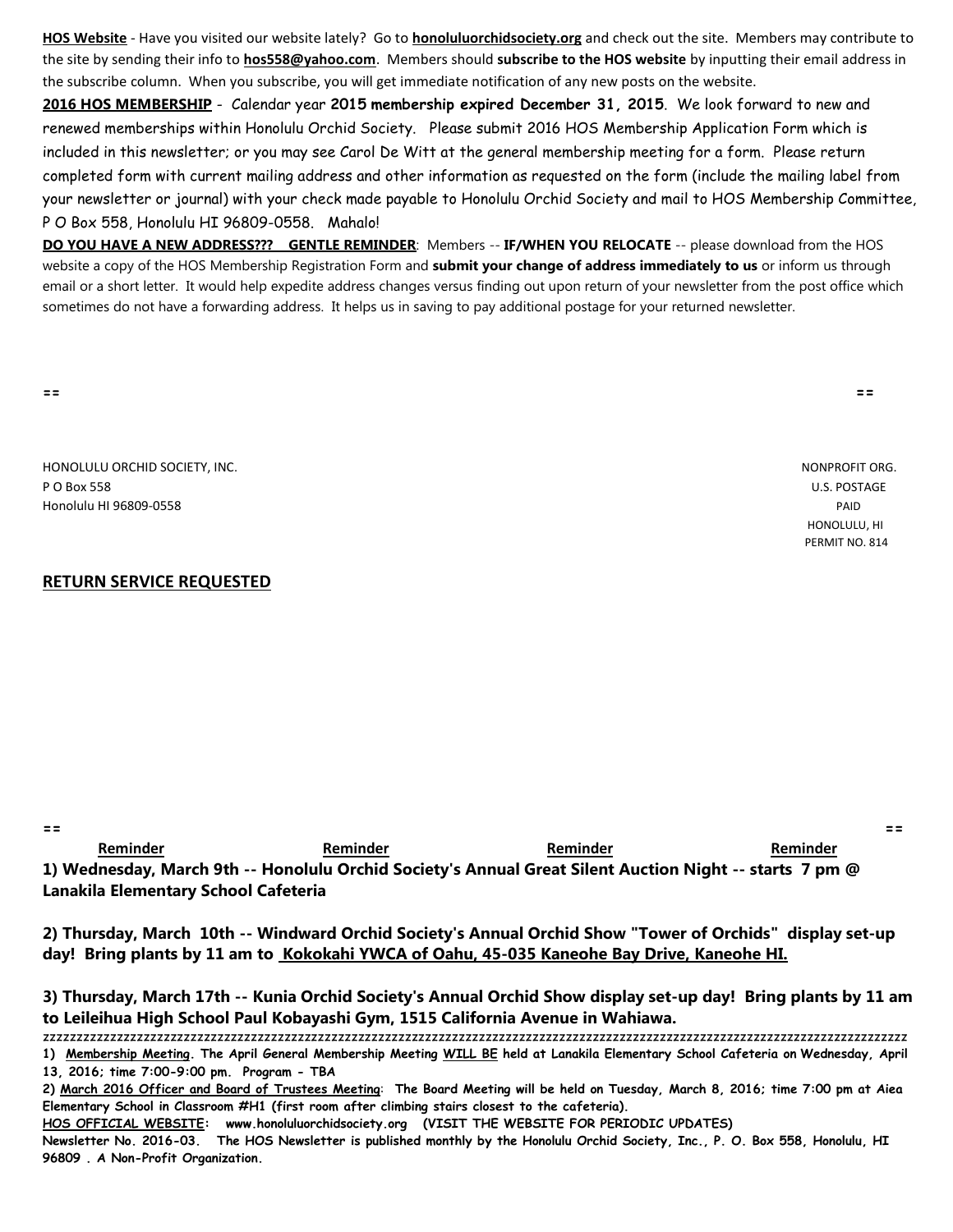## **HONOLULU ORCHID SOCIETY MONTHLY NEWSLETTER No. 2016-03**

 **HOS GENERAL MEETING** 

Date: **Wednesday, March 9, 2016**

Time/Place: 7:00 pm to 9:00 pm - Lanakila Elementary School Cafeteria

Program: **"Annual Great Silent Auction Night"** 

 **A-l-o-h-a m-e-m-b-e-r-s!**

**The Honolulu Orchid Society is holding its annual Silent Auction at the General Membership Meeting on March 9th. The meeting will start at 7:00 PM in the Lanakila Elementary School cafeteria. Proceeds from the auction will be used to fund the operation of the Society. The auction is the largest fund raiser for the Society.**

**Chairman Ben Kodama, Jr., reported that he has received pledges from 20+ nurseries statewide who will be donating plants for the auction. Dendrobiums, cattleyas, paphiopedilums, phalaenopsis and other genera are expected to be donated.** 

**In addition to the generous donations from the nurseries, HOS members also donate orchids or other plants, baked goods and homemade articles. Most of them are put on the table for the Silent Auction beginning with the starting price that is designated for that table. Members bring baked goods which may have a definite sale price but most are open for "silent auction" bids. The commercial growers do not participate or sell plants at the auction.**

**Guests are more than welcome to attend and participate in the auction. The Silent Auction is an excellent opportunity to obtain quality plants at bargain prices. Bring boxes to carry out your winning bids. There is ample parking in the School parking lot. Refreshments will be served.**

Members are asked to donate plants (any kine), orchid plant accessories, white elephant items, onolicious food items (have items individually packaged/ wrapped), etc. to make for a fantastic auction. Please bring in donations by 6:45 pm and check in with Carol De Witt to record items brought in. Also have an idea of the starting price the item should be sold/auctioned at in dollars only.

## Bring your \$\$\$\$ too (cash or checks only) to help this worthy cause for the Honolulu Orchid Society. See U at the auction!!!

**MAHALO NUI LOA** Mahalo **Randy Tajima** for your informative presentation on "Modern Phalaenopsis Hybrids" at February 2016 General Membership Meeting. Sharing the process of propagation and all the photos were really interesting and great.

Mahalo to the following members and Refreshment Committee who brought in a great assortment of goodies to share with those in attendance at our February meeting - **Walter Wong** - Chinese Gau; **Williette Wong** - Pound Cake; **Valerie Ho** - Tortilla Chips; **Kathy Sakuda** - Beef Broccoli w/Hong Kong Noodles; **Emiko Watanabe** - Valentine Sugar Cookies; **Ruth Chun** - Chicken Pineapple Sausage; **Ian Sandison & Kate Leonard** - Side Street Inn Fried Rice and Spicy Fried Chicken; **Jackie Lai** - Chinese Gau; **Charlotte Yamamoto** - Soba Salad; **Dorothy Nakama** - Poppy Seed Cake; **Brad Lau & Linda Inouye** - Fried Saimin; **Beaudine Ma** - Chocolate Sunflower Seeds; **Bob & JoAnn Higuchi** - Tostitos Tortilla Chips & Salsa; **Mae Matsumoto** - Mochi Lup Cheong Rice; **Anonymous Cherub** - Spinach Fritatta; and **Refreshment Committee** - Egg Salad Sandwich, Clementine Tangerines; Juice and Water. Your donations are truly appreciated! And as a reminder to all who bring refreshments in -- please inform our Hospitality Committee of what you bring to share when you drop off your item at the refreshment table. Much appreciated!

**DONATIONS.** Mahalo **Guido Ulmann**, and **Florence Sukita** for your generous donations. We sincerely appreciate your generous gifts!

**WELCOME 2016 NEW MEMBERS!** We welcome our newest 2016 HOS members **Kristine Kawakami**, Kaneohe HI; **Tanti Septianti**, Kaneohe HI; **Tranace Rojales**, Honolulu HI; **Kathy L. Callahan**, Ewa Beach HI; and **Adam Almeida**, Kailua HI. Thank you for joining!

**February 2016 Culture Awards:**

**1st Place: Den. Aussie's Chip; Owner: Tyler Tajima 2nd Place: Bulb. blumei 'Elizabeth'; Owner: Ken & Aileen Ching 3rd Place: Lyc. Balliae; Owner: Brad Lau**